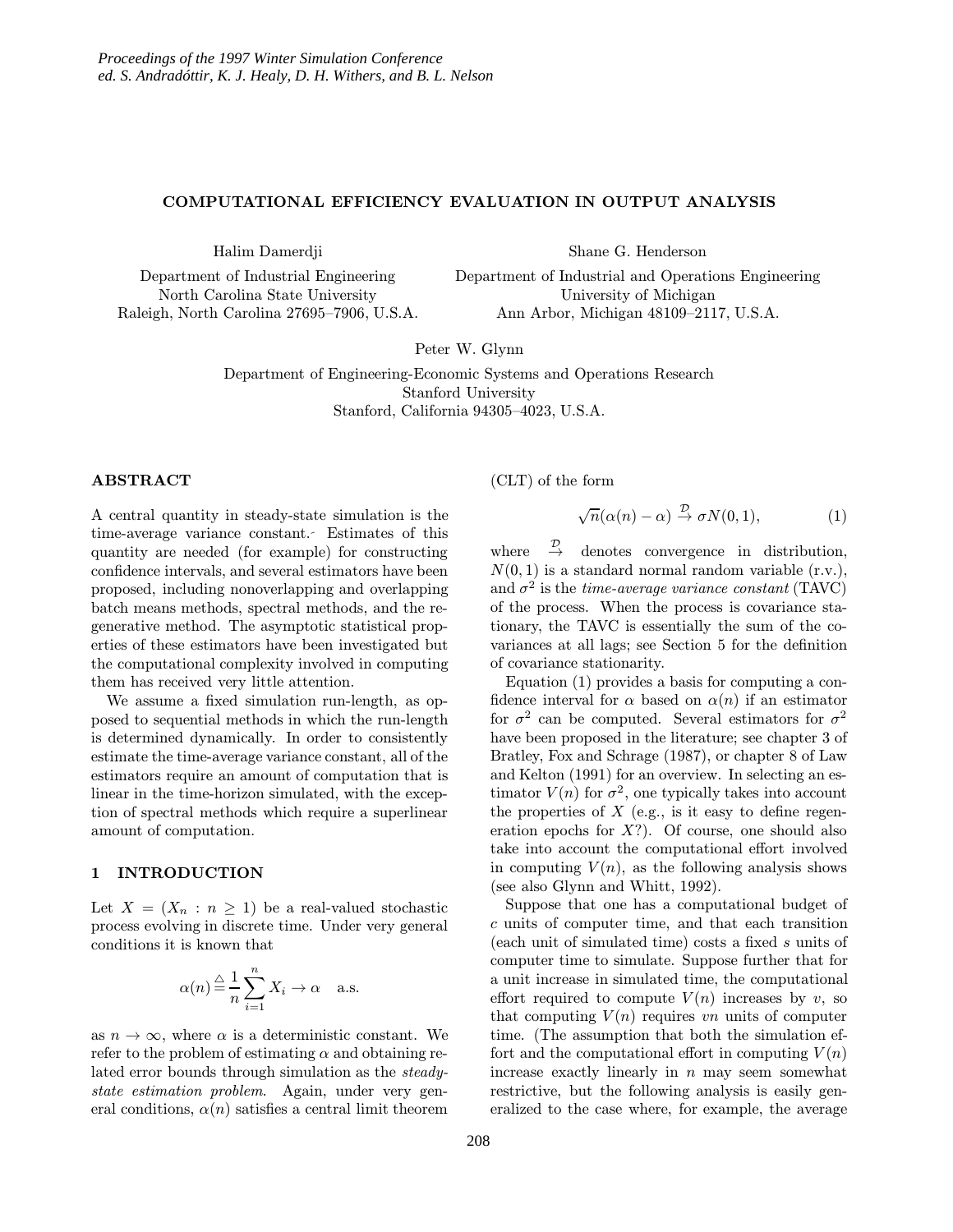effort over the first  $n$  transitions converges weakly to a constant.) Let  $\bar{\alpha}(c)$  be the estimator of  $\alpha$  obtained from c units of computer time, and note that if we include the time to compute  $V(n)$ ,  $\lfloor c/(s + v) \rfloor$ transitions of  $X$  will have been recorded. Therefore,  $\bar{\alpha}(c) = \alpha(|c/(s + v)|)$ . Now note that if the CLT (1) holds, then

$$
\sqrt{c}(\bar{\alpha}(c) - \alpha) = \sqrt{c}\{\alpha(\left\lfloor \frac{c}{s+v} \right\rfloor) - \alpha\}
$$

$$
\xrightarrow{\mathcal{D}} \sqrt{s+v} \sigma N(0,1)
$$

as  $c \to \infty$ . We can now see the effect of the effort required to compute  $V(n)$ . A confidence interval for  $\alpha$  based on this CLT will have a half-width that is proportional to  $\sqrt{s+v}$ , so that the effort required to compute the TAVC estimator (quantified by  $v$ ) has a direct impact on the accuracy of the point estimator  $\bar{\alpha}(c)$  available after c units of computer budget have been expended. If we could reduce  $v$ , we could also reduce the statistical error in the estimator  $\bar{\alpha}(c)$ . (A similar analysis can be performed in the case where the effort to compute  $V(n)$  increases at a super-linear rate.)

Clearly then, one should be aware of the computational requirements of various TAVC estimators. In this paper we evaluate the computational burden involved in computing TAVC estimators. We focus on fixed run-length procedures where the simulation runlength is decided in advance. We will address sequential methods (where the simulation is run until some stopping criteria are met) in a future paper.

Algorithms for computing a TAVC estimator may be grouped into two categories: single pass and multipass. In multipass algorithms, two or more passes through the data are required to compute the TAVC. In single pass algorithms only one sweep is made through the data. One computes  $V(n+1)$  (or  $V(n+q)$ ) for some integer q) in terms of  $V(n)$ . Single pass algorithms require relatively little storage and also have the advantage that they may be efficiently applied in sequential methods (that we do not consider here). It may also be the case that a single pass algorithm is computationally more efficient than a multipass method. Therefore, although we do not discuss sequential methods in this paper, we do explore one pass algorithms.

Below, we will not distinguish between the computational effort involved in performing different arithmetic operations, i.e., between performing an addition, a subtraction, a multiplication, and a division. An arithmetic operation of this form will be denoted by flop and storage of a number by stor.

Cancellation methods may also be used to compute confidence intervals, but they do not estimate the TAVC, so we do not consider them here. The work in this paper is devoted to discrete-time processes. In Section 2 we evaluate several basic algorithms for computing sample means and variances. The nonoverlapping batch means method appears in Section 3, and overlapping batch means are considered in Section 4. The spectral method is evaluated in Section 5, and the regenerative method appears in Section 6.

# 2- TERMINATING SIMULATIONS

In this section we introduce algorithms for computing sample means and variances for terminating simulations, and describe their computational properties. These algorithms are not out of place in this paper, since they are often used as subroutines for computing TAVC estimators.

First, we consider how to compute the average of a large number of observations. Call  $L_1, \ldots, L_q$  these observations and  $\bar{L}_q$  their sample average, i.e.,

$$
\bar{L}_q = \frac{1}{q} \sum_{i=1}^q L_i.
$$
 (2)

Borrowing notation from Chan, Golub, and LeVeque (1983), let, for  $1 \leq i \leq j \leq q$ ,

$$
T_{i,j} = \sum_{r=i}^{j} L_r,
$$
  

$$
M_{i,j} = \frac{1}{j-i+1} T_{i,j},
$$

and

$$
S_{i,j} = \sum_{r=i}^{j} (L_r - M_{i,j})^2.
$$

The most natural way to compute (2) is

Procedure sum.1:

 $T_{1,1} = L_1$ for  $i = 2$  to  $q$ , do  $T_{1,i} = T_{1,i-1} + L_i$ return  $T_{1,q}/q$ 

whose computational effort is  $q$  flop's. The following alternative procedure is more stable numerically. It is more taxing computationally though, as it requires 3q flop's.

#### Procedure sum.2:

 $M_{1,1} = L_1$ for  $i = 2$  to q, do  $y = (L_i - M_{1,i-1})/i$  $M_{1,i} = M_{1,i-1} + y$ return  $M_{1,q}$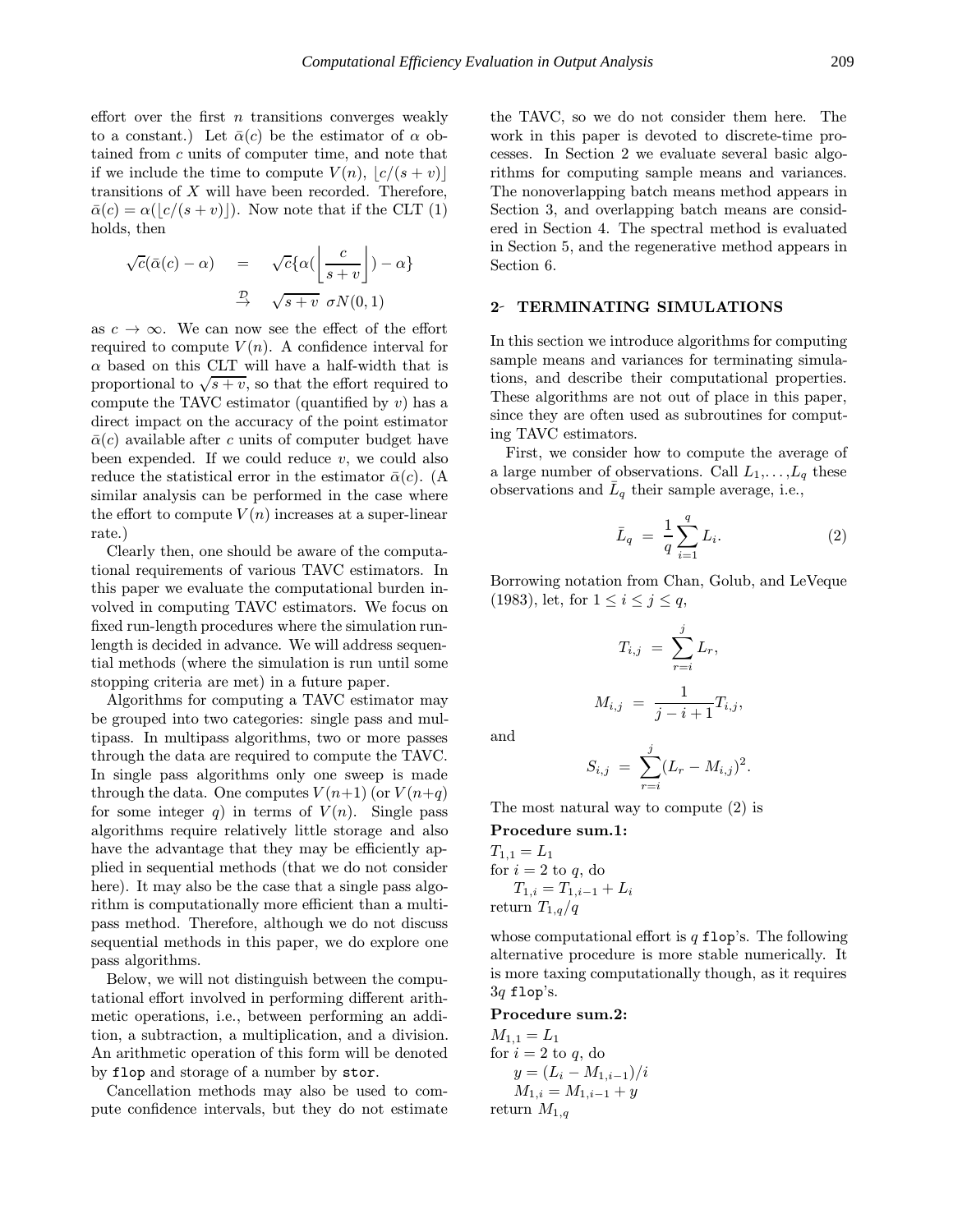Example: One hundred million independent and identically distributed  $(i.i.d.)$  r.v.'s with a uniform $(0,1000)$  distribution were generated. By the strong law of large numbers, the sample average should be close to the theoretical mean 500. Using single-precision floating point arithmetic, serious numerical errors occurred under Procedure sum.1, which produced a sample average of (171.798). The sample average was (499.939) under Procedure sum.2. However, under double-precision floating-point arithmetic, the two procedures led to numbers equal up to nine decimal places.

This example illustrates the need to use doubleprecision arithmetic whenever dealing with a large number of real-valued numbers. We will henceforth assume that all averages are computed using procedure sum.1 and double precision arithmetic unless explicitly stated otherwise. For a discussion of modern summation methods, see Higham (1993).

A number of algorithms have appeared for efficient computation of sample variances. We will focus on computation of

$$
S_{1,q} = \sum_{i=1}^{q} (L_i - \bar{L}_q)^2
$$
(3)  

$$
= \sum_{i=1}^{q} L_i^2 - (1/q) \Big( \sum_{i=1}^{q} L_i \Big)^2.
$$
(4)

The procedure given next is based on (3) and so requires passing twice through the series of observations.

# Procedure var.1:

compute  $\bar{L}_q$  (first pass)  $sum = 0.0$ for  $i = 1$  to  $q$ , do sum=sum+ $(L_i - \bar{L}_q)^2$ return sum

This two-pass algorithm involves having to store the  $q$ numbers  $L_1, \ldots, L_q$  in core memory, if possible, or on secondary storage. The computing effort is  $4q$  flop's and  $q$  stor's. The procedure is very stable numerically but does require the storage of a large number of observations. Another disadvantage of the twopass method is that it is impractical in a sequential sampling setting when one needs to update the sample variance every time an additional observation is sampled (or every so often).

The most computationally efficient way to compute  $S_{1,q}$  is via (4); the so-called textbook one-pass algorithm requires 3q flop's and no storage. It is not a recommended procedure, however, especially when the  $L_i$ 's are close to one another (i.e., when their variance is small). The following procedure, due to Hanson (1975), is one of the recommended ones in the literature, and is based on the induction

$$
S_{1,i} = S_{1,i-1} + \frac{(i-1)}{i} (L_i - \bar{L}_{i-1})^2, \qquad (5)
$$

with  $S_{1,1}=0$ .

Procedure var.2:  $M_{1,1} = L_1, S = 0.0$ for  $i = 2$  to q, do  $y = L_i - M_{1,i-1}$  $z = y/i$  $M_{1,i} = M_{1,i-1} + z$  $S = S + (i-1)yz$ return  $S(S_{1,q} = S)$ 

The procedure requires  $6q$  flop's and no storage. This single-pass method is stable numerically, and is very useful in a sequential setting. Another efficient and stable procedure for computing the sample variance is the pairwise algorithm, developed by Chan, Golub, and LeVeque (1982). Other relevant references include Chan and Lewis (1979), Clark (1980), West (1979), and Youngs and Cramer (1971).

### 3- NONOVERLAPPING BATCH MEANS

By fixed sample size method, it is meant that before the start of the simulation, the analyst decides the total number of process observations to be simulated. (Naturally, the analyst has no control afterwards on the width of the confidence interval.) The  $n$  process observations are divided up into  $k$  adjacent batches, each of size m, assuming  $km = n$  for simplicity. For  $a \geq 0, b \geq 1$  and  $a + b \leq n$ , consider

$$
\overline{Y}_{a,b} \triangleq \frac{1}{b} \sum_{i=a+1}^{a+b} X_i.
$$

The jth batch mean  $(j=1,\ldots,k)$  is  $\overline{Y}_{(j-1)m,m}$  and the grand sample mean  $\overline{Y}_{0,n}$ . The batch means TAVC estimator is

$$
V_{\text{bm}}(n) = \frac{m}{k-1} \sum_{j=1}^{k} \left( \overline{Y}_{(j-1)m,m} - \overline{Y}_{0,n} \right)^2 \quad (6)
$$

$$
= \frac{n}{k-1} \left( \frac{1}{k} \sum_{j=1}^{k} \overline{Y}_{(j-1)m,m}^2 - \overline{Y}_{0,n}^2 \right). (7)
$$

It is known that when the batch size and number of batches get large (at a suitable rate) with the sample size, the batch means variance estimator is consistent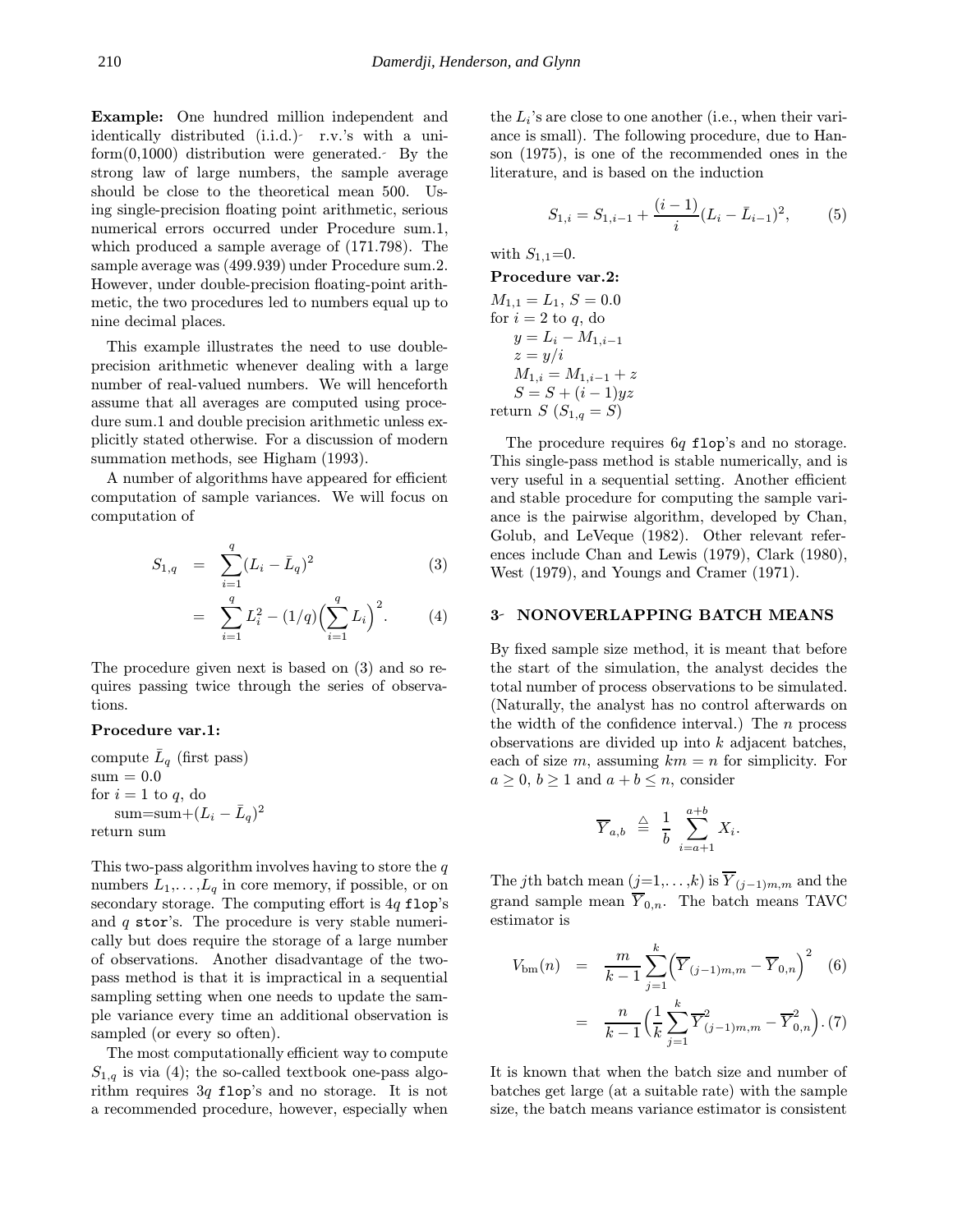(under certain conditions on the process). See Carlstein (1986) and Damerdji (1994).

It is straightforward to evaluate the computational efficiency for this estimator. Using a two-pass algorithm, the first pass to compute the batch means and grand sample mean, and the second pass to compute (6), it is necessary to store the k values of  $\overline{Y}_{(j-1)m,m}$ for  $j=1,\ldots,k$ . The computational effort will be  $n+4k$ flop's and  $k$  stor's. Assuming an infinite precision, one would use the textbook formula (7) which requires  $n + 3k$  flop's and no storage. Because the  $\overline{Y}_{(j-1)m,m}$ 's are very close to one another for a large batch size, the procedure is unstable numerically. A numerically stable single-pass procedure would use Procedure var.2 applied to the batch means. The computational effort is  $n+6k$  flop's with no storage.

If one wishes to minimize the mean squared error of the TAVC estimator  $V_{\text{bm}}(n)$ , Goldsman and Meketon (1986) showed that the optimal batch size  $m = cn^{1/3}$  for a certain process constant c. Furthermore, Glynn and Whitt (1991) showed that to obtain a consistent TAVC estimator using batch means, a necessary condition is that the number of batches  $m \to \infty$  as  $n \to \infty$ . In either case we require that m grow without bound as  $n \to \infty$ . Under this requirement, the dominant computational effort needed to compute  $V_{\text{bm}}(n)$  is still  $O(n)$  (i.e., the number of flop's is bounded above by a linear function of  $n$ ).

We have been assuming that once the sample size n is fixed, the analyst decides upon a batch size and then computes the corresponding TAVC estimator. If the analyst desires to try different batch sizes with that same total number of observations, it then becomes necessary to store all the observations or a number of intermediate batch means with a carefully selected sampling plan. A convenient choice is to consider a total number of observations and batch size that are powers of two; one could then easily consider a new batch size that is a power (positive or negative) of two of the old batch size.

### 4 OVERLAPPING BATCH MEANS

This method of steady-state output analysis is a consistent-estimation method, introduced in the simulation context by Meketon and Schmeiser (1984). The OBM variance estimator is given by

$$
V_{\text{obm}}(n) = \frac{m}{n - m + 1} \sum_{j=0}^{n - m} (\overline{Y}_{j,m} - \overline{Y}_{0,n})^2 \tag{8}
$$

$$
\approx \frac{m}{n - m + 1} \left( \sum_{j=0}^{n - m} \overline{Y}_{j,m}^2 - n \overline{Y}_{0,n}^2 \right). (9)
$$

The textbook formula  $(9)$  requires storage of m successive observations and about 4n flop's. The twopass algorithm of  $(8)$  requires on the order of  $6n$ flop's and necessitates storing the  $n$  observations in either core memory or on a storage device (the space can be reused to store the  $n - m + 1$  centered batch means). An alternative to having to store all of the observations is to use the following single-pass procedure which does require, however, storage of the last  $m$  observations (but, then, so does the textbook formula). For  $r \geq m+1$ , let

$$
\Delta(r) = \sum_{j=0}^{r-m} \left(\overline{Y}_{j,m} - \overline{Y}_{0,r}\right)^2 = \frac{r-m+1}{m} V_{\text{obm}}(r),
$$

$$
\Lambda(r) = \sum_{j=0}^{r-m} \left(\overline{Y}_{j,m} - \overline{Y}_{0,r}\right),
$$

and

$$
\Psi(r) = \overline{Y}_{0,r+1} - \overline{Y}_{0,r} = \left(X_{r+1} - \overline{Y}_{0,r}\right)/(r+1).
$$

We have the relations

$$
\Delta(r+1) = \Delta(r) + (r-m+2)\Psi^2(r) - 2\Psi(r)\Lambda(r)
$$

$$
-2\Psi(r)\left(\overline{Y}_{r-m+1,m} - \overline{Y}_{0,r}\right)
$$

$$
+\left(\overline{Y}_{r-m+1,m} - \overline{Y}_{0,r}\right)^2, \tag{10}
$$

and

$$
\Lambda(r+1) = \Lambda(r) - (r-m+2)\Psi(r) + \left(\overline{Y}_{r-m+1,m} - \overline{Y}_{0,r}\right).
$$
 (11)

One should first compute  $\Delta(m+1)$  and  $\Lambda(m+1)$ . After sampling  $X_{r+1}$   $(r \geq m+1)$ , one uses (10) and (11) to update the variables. It takes 3 flop's to compute  $\Psi(r)$  and an additional flop to compute  $\overline{Y}_{0,r+1}$ (using procedure sum.2). It takes 4 flop's to compute  $\overline{Y}_{r-m+1,m} - \overline{Y}_{0,r}$ , 9 flop's for  $\Delta(r+1)$ , and 4 flop's for  $\Lambda(r+1)$ . At each iteration, 21 flop's are performed. The total effort to compute  $V_{\text{obm}}(n)$  is about  $21n$  flop's and m stor's. The two major advantages of this iterative procedure are that (1) one does not have to store all the observations, and (2) it is very efficient in a sequential sampling setting. This procedure is computationally more demanding, but its major drawback is that the batch size cannot be modified in a sequential setting. If the analyst wants to try different batch sizes for a fixed number  $n$  of observations, then all these  $n$  observations must be stored.

For the overlapping batch means estimator to be a consistent estimator of the TAVC, the batch size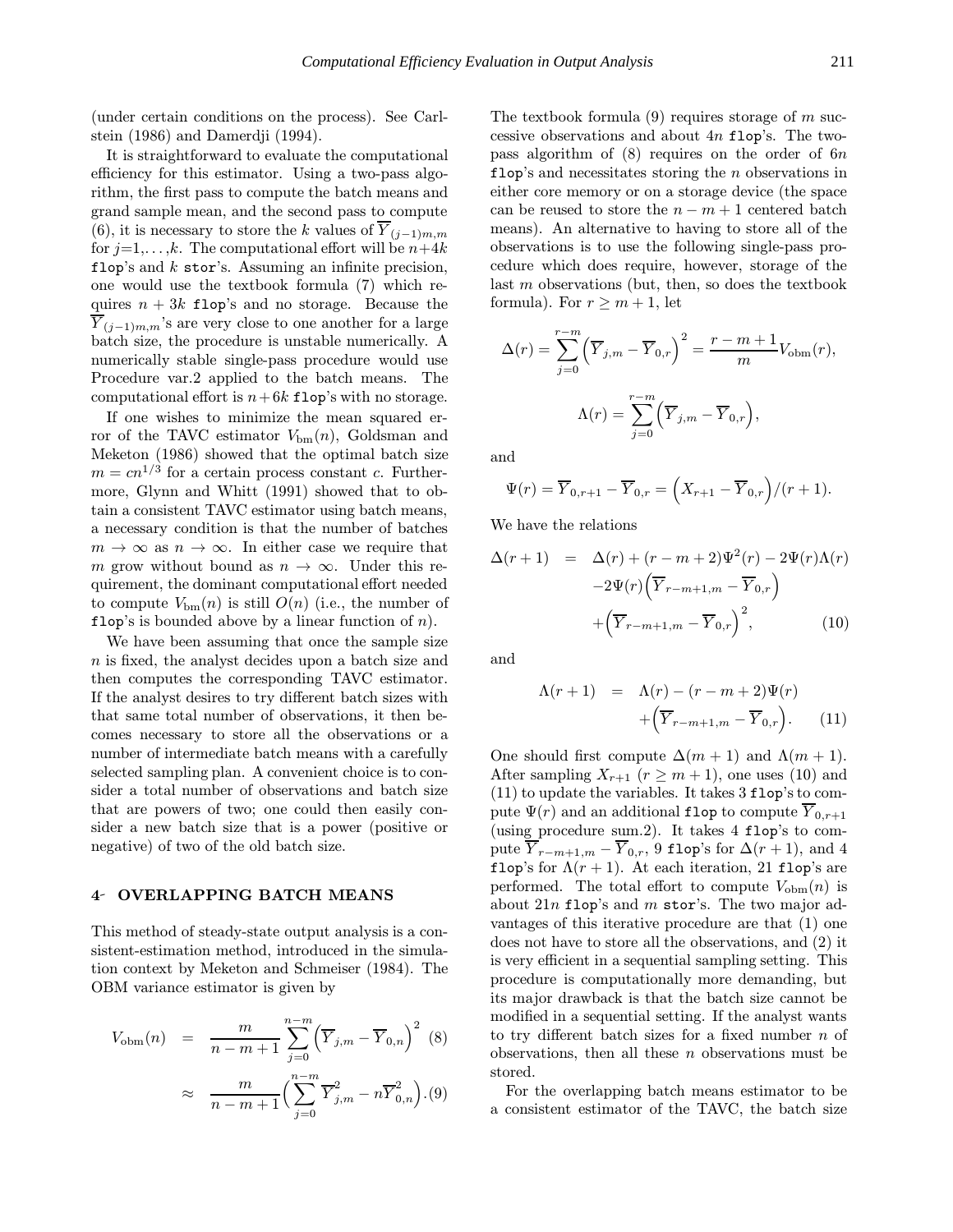m must be such that  $m \to \infty$  and  $m/n \to 0$  as  $n \to \infty$  (among other conditions) (Damerdii 1994). Goldsman and Meketon (1986) (see also Song and Schmeiser, 1995) show that to minimize the mean squared error of  $V_{\text{obm}}(n)$ , the batch size  $m = m(n)$  $cn^{1/3}$  for a certain process constant c. The number of flops required to compute  $V_{\text{obm}}(n)$  remains  $O(n)$ when  $m = c n^{1/3}$ .

### 5 THE SPECTRAL METHOD

### 5.1 The Spectral Variance Estimator

Let us assume that the process is covariance stationary, i.e., that  $EX_i = \mu$  and  $E[(X_i - \mu)(X_{i+q} - \mu)] \equiv$  $\gamma(q)$  for all lags q and all times i. If  $\sum_{q=-\infty}^{\infty} |\gamma(q)| <$  $\infty$ , then (Anderson 1971)  $\sigma^2$  can typically be reexpressed as  $\sum_{q=-\infty}^{\infty} \gamma(q)$ . The spectral density function  $f(\cdot)$  of the process is the Fourier transform of the covariance sequence, i.e., for  $\lambda \in [-\pi, \pi]$ ,

$$
f(\lambda) = \frac{1}{2\pi} \sum_{q=-\infty}^{\infty} \gamma(q) \cos(\lambda q).
$$

At frequency 0,  $2\pi f(0) = \sum_{q=-\infty}^{\infty} \gamma(q)$ , and so an estimate of the spectral density function at frequency 0 provides an estimate of the TAVC  $\sigma^2$ . From Anderson (1971), for example,

$$
V_{\rm s}(n) = \sum_{q=-(m-1)}^{m-1} w_n(q)\gamma_n(q)
$$
 (12)

is a consistent estimator of  $\sigma^2$  in the mean-square sense (under certain additional conditions), where:

$$
\gamma_n(q) = \frac{1}{n} \sum_{r=1}^{n-q} (X_r - \overline{Y}_{0,n})(X_{r+q} - \overline{Y}_{0,n})
$$
 (13)

is the sample covariance at lag  $q$ ; the weight function  $w_n(\cdot)$  is even,  $|w_n(\cdot)| \leq 1$ , with  $w_n(0) = 1$ ; and  $m$  is a parameter, which we will call the batch size, such that  $m \to \infty$  and  $m/n \to 0$  as  $n \to \infty$ . The weight function  $w_n(\cdot)$  is also called the lag-window function. We will restrict attention to lag-window functions such that  $w_n(q) = 0$  for  $|q| \geq m$ . Examples include the modified Bartlett window and (one of) the Parzen window; these are  $w_n(q) = 1 - |q|/m$ and  $w_n(q) = 1 - q^2/m^2$ , respectively, for  $|q| \leq m-1$ and  $w_n(q) = 0$  for  $|q| \geq m$ . The critical choice in the application of spectral methods is the batch size.

We rewrite  $V_s(n) = \gamma_n(0) + \sum_{q=1}^{m-1} 2w_n(q)\gamma_n(q)$ . One could compute the spectral variance estimator by first computing  $\overline{Y}_{0,n}$ , subtracting it from every observation, then computing  $\gamma_n(0),\ldots,\gamma_n(m-1)$  from

(13), and finally, computing  $V_s(n)$  from (12). This takes  $2(m+1)n$  flop's and n stor's, assuming it takes no effort to compute the  $2w_n(q)$ 's. The procedure is of course two-pass. A computationally more attractive way to compute the sample covariances is via the fast Fourier transform (FFT) algorithm.

#### 5.2 The Partial-Sum Variance Estimator

An alternative way for computing/approximating a spectral variance estimator is the following. It is known that the OBM variance estimator is equal, but for some end-effect terms, to a spectral variance estimator with a modified Bartlett lag-window function. One can go the other way, i.e., given a lagwindow kernel of the kind considered here, one can construct a generalized OBM-type variance estimator that is equal to the spectral variance estimator but for some end-effect terms. This estimator, introduced in Damerdji (1991), is called the partial-sum variance estimator because each observation, from 1 up to  $(n - m + 1)$ , starts a batch of size 1, a batch of size  $2, \ldots$ , and a batch of size m. Some notation is needed. Let

$$
\Delta^2 w(k) = w(k-1)\cos((k-1)\lambda) - 2w(k)\cos(k\lambda)
$$
  
+w(k+1)\cos((k+1)\lambda),

and  $\alpha(k, \lambda) = k^2 \Delta^2 w(k)$ . From Damerdji (1991),

$$
n^{-1} \sum_{j=0}^{n-1} \sum_{k=1}^{m} \alpha(k, \lambda) \left(\overline{Y}_{j,k} - \overline{Y}_{0,n}\right)^2 \approx
$$

$$
\sum_{q=-(m-1)}^{(m-1)} w(q) \gamma_n(q) \cos(\lambda q).
$$

At frequency 0, define the partial-sum variance estimator as

$$
V_{\rm ps}(n) = n^{-1} \sum_{j=0}^{n-1} \sum_{k=1}^{m} \alpha(k) (\overline{Y}_{j,k} - \overline{Y}_{0,n})^2,
$$

where  $\alpha(k) \stackrel{\triangle}{=} \alpha(k, 0)$ . It follows that  $V_{\text{ps}}(n) \approx V_{\text{s}}(n)$ . For the modified Bartlett window,  $\alpha(m) = m$  and  $\alpha(k) = 0$  for  $k < m$ , and so, for this lag-window function the partial-sum variance estimator is indeed the OBM variance estimator (with an asymptotically equivalent denominator).

Most of the lag-window functions in the literature depend explicitly upon  $m$  and not  $n$ . See Chapter 6 of Priestley (1981). If one initially chooses a large enough parameter  $m$ , then the following onepass procedure could be used to compute  $V_{\text{ps}}(n)$ . For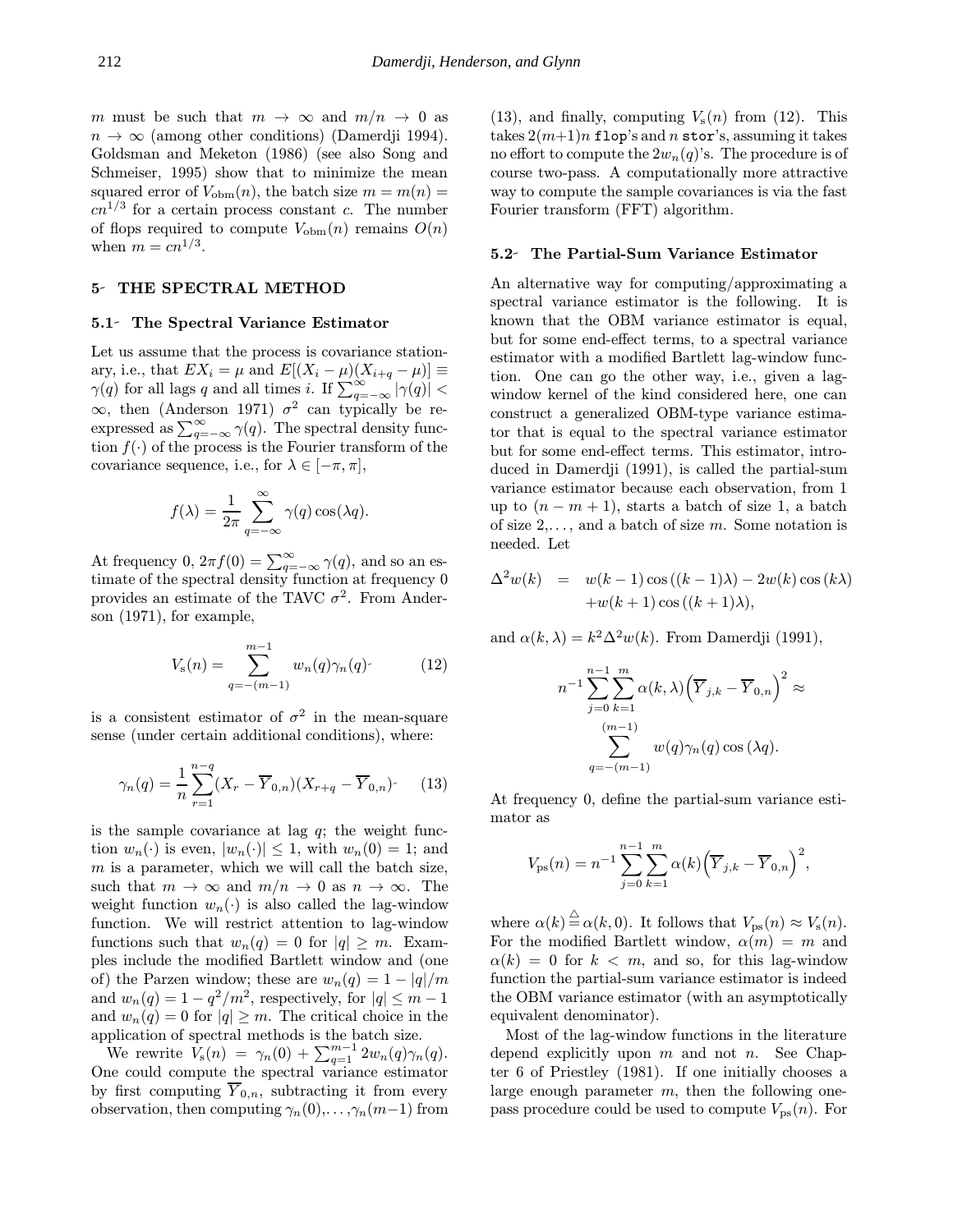$r \geq m+1$ , let

$$
\Upsilon(r) = \sum_{j=0}^{r-m} \sum_{k=1}^{m} \alpha(k) \Big( \overline{Y}_{j,k} - \overline{Y}_{0,r} \Big).
$$

We have that

$$
(r+1)V_{\text{ps}}(r+1) = rV_{\text{ps}}(r) - 2\Psi(r)\Upsilon(r)
$$

$$
+(r-m+2)\Psi^2(r)\sum_{k=1}^m \alpha(k)
$$

$$
+\sum_{k=1}^m \alpha(k)\left(\overline{Y}_{r-m+1,k} - \overline{Y}_{0,r}\right)^2
$$

$$
-2\Psi(r)\sum_{k=1}^m \alpha(k)\left(\overline{Y}_{r-m+1,k} - \overline{Y}_{0,r}\right)
$$

and

$$
\Upsilon(r+1) = \Upsilon(r) - (r - m + 2)\Psi(r) \sum_{k=1}^{m} \alpha(k)
$$

$$
+ \sum_{k=1}^{m} \alpha(k) (\overline{Y}_{r-m+1,k} - \overline{Y}_{0,r}).
$$

To compute  $V_{\text{ps}}(n)$ , one can initially compute  $V_{\text{ps}}(m+$ 1) and  $\Upsilon(m+1)$ . One can then evaluate  $V_{ps}(m+2)$ and  $\Upsilon(m + 2)$  using the above relations, etc. The terms that are computationally taxing are

$$
\sum_{k=1}^{m} \alpha(k) \Big(\overline{Y}_{r-m+1,k} - \overline{Y}_{0,r}\Big)^2
$$

and

$$
\sum_{k=1}^{m} \alpha(k) \Big( \overline{Y}_{r-m+1,k} - \overline{Y}_{0,r} \Big).
$$

To compute these two terms, an array containing the last m observations should be kept (and updated). This procedure is single pass and requires about 6mn flop's.

Note that both  $V_{s}(n)$  and  $V_{ps}(n)$  require on the order of mn flop's to compute. As  $n \to \infty$ , m should also increase without bound to obtain a consistent estimator, so that the computation of these estimators requires superlinear effort in the simulation run-length. Therefore, the computational effort required to compute these estimators asymptotically dominates (for example) the nonoverlapping batch means estimator.

#### 5.3 The Fast Fourier Transform

For simplicity, we now assume that the sample size is a power of two. One typically computes an estimate of the spectral density function using the FFT algorithm. From the theory of spectral analysis of time series,

$$
\int_{-\pi}^{\pi} I_n(\theta) W_n(\lambda - \theta) d\theta \tag{14}
$$

is a consistent estimator (in the mean-square sense) of the spectral density function at frequency  $\lambda$ , where  $I_n(\lambda)$  is the sample periodogram and  $W_n(\lambda)$  is the spectral window function (associated with some lag window function) at frequency  $\lambda$ . For example, the spectral window function associated with the modified Bartlett lag window function is

$$
W_n(\lambda) = (1/(2\pi m))(\sin (m\lambda/2)/\sin (\lambda/2))^2.
$$

More notation is needed. Consider the finite Fourier transform

$$
d(\lambda) = \frac{1}{\sqrt{2\pi n}} \sum_{r=1}^{n} \left( X_r - \overline{Y}_{0,n} \right) \exp(-i\lambda r).
$$

We have that

$$
I_n(\lambda) = |d(\lambda)|^2. \tag{15}
$$

Consider the frequencies  $\lambda_p = 2\pi p/n$  for  $p =$  $0,\pm 1,\ldots,\pm n/2$ . The integral of (14) can then be approximated by  $(2\pi/n) \sum_{p=-n/2}^{n/2} I_n(\lambda_p) W_n(\lambda - \lambda_p)$ . See Priestley (1981, p. 581). A spectral window function is even, and so a spectral variance estimator  $V_{\rm sf}(n)$  of the TAVC  $\sigma^2$  can be taken as

$$
V_{\rm sf}(n) = \frac{4\pi^2}{n} \sum_{p=-n/2}^{n/2} I_n(\lambda_p) W_n(\lambda_p).
$$
 (16)

The FFT algorithm allows for efficient computation of  $d(\lambda_{-n/2}), \ldots, d(\lambda_0), \ldots$ , and  $d(\lambda_{n/2}),$  the finite Fourier transforms at these particular frequencies. One then computes  $V_{\text{sf}}(n)$  from (15) and (16).

By padding the vector of n values  $X_r - \overline{Y}_{0,n}$  with  $(n-1)$  zeros, the integral of (14) can be computed exactly from the  $(2n-1)$  values  $d(\lambda_p)(\lambda_p = 2\pi p/(2n-1))$ 1) for  $p = 0, \pm 1, \ldots, \pm (n-1)$  instead of approximated. For simplicity, we will not do so, however.

The version of the FFT algorithm we consider is the one implemented in the C functions four1 and realft of Press, Flannery, Teukolsky, and Vetterling (1988,pp. 411-412 and 417–418). One needs a first pass through the data in order to compute the sample mean  $\overline{Y}_{0,n}$ . The *n* values  $(X_r - \overline{Y}_{0,n})$  are then stored in an array, called data, say. One also needs to store the n values of the finite Fourier transforms  $(-n/2 < p \leq n/2)$ . The algorithm will actually store them onto the same array data. To compute these values within a C program, one would call the function realft(data, $n/2,-1$ ), which in turn will call the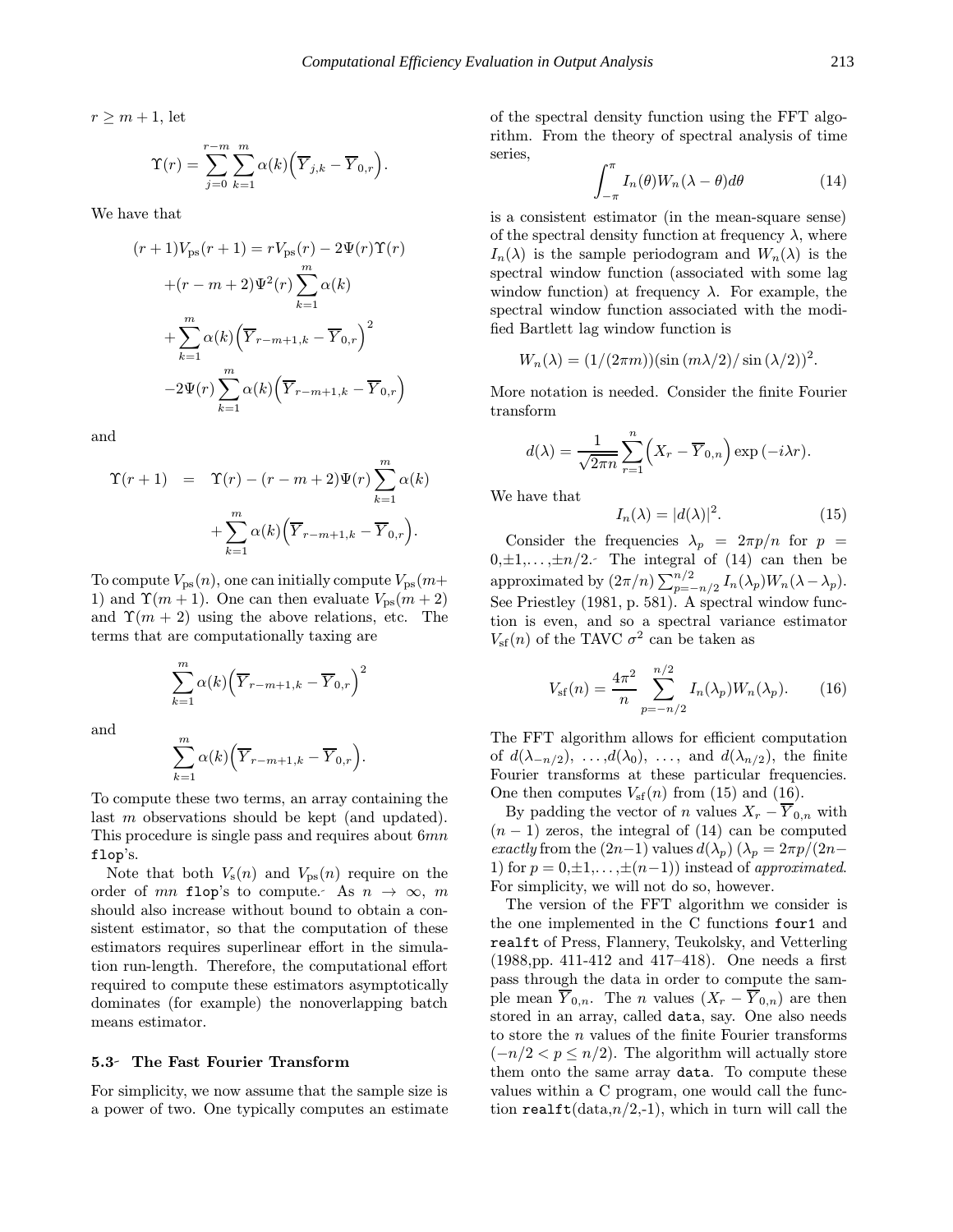function four1( $data, n/2,-1$ ). The function realft requires of the order of  $n$  flop's. The taxing computation is actually performed by four1. The socalled Danielson-Lanczos part of the function four1 requires on the order of  $n \log_2 n$  flop's and the remainder of the function requires  $O(n)$  flop's (Cormen, Leiserson and Rivest 1990 p. 795). Therefore the dominant term for computing  $V_{\text{sf}}(n)$  is on the order of  $n \log_2 n$  flop's, and once again, we see that the effort required to compute the TAVC estimator is superlinear in the simulation run-length.

### 6 THE REGENERATIVE METHOD

For an overview of this method, see Shedler (1993). The process observations are divided up into regenerative cycles. Let the regeneration times be  $1 =$  $T_0, T_1, \ldots$ , and let  $\ell(n) = \sup\{k \geq 0 : T_k \leq n\}$  be the number of regenerative cycles completed by time  $n$ . For the *i*th regenerative cycle, let  $Y_i = \sum_{j=T_{i-1}}^{T_i-1} X_j$ be its total cost and  $\tau_i = T_{i+1} - T_i$  be its length. Let  $C_i = \sum_{j=1}^i Y_j$  be the total cost observed in the first i regenerative cycles.

After k cycles have been completed, the regenerative point estimator is given by  $\alpha(T_k) = C_k/T_k$ . The regenerative estimator for the variance is based on the fact that the TAVC can be written

$$
\frac{E(Y_1 - \alpha \tau_1)^2}{E \tau_1} \tag{17}
$$

and is given by

$$
V_{\rm r}(n) = \frac{\sum_{j=1}^{\ell(n)} (Y_i - \alpha(T_{\ell(n)}) \tau_i)^2}{T_{\ell(n)}}.
$$
 (18)

We will first evaluate the following two-pass algorithm for computing (18).

for  $j = 1$  to  $\ell(n)$ , do calculate  $Y_i$  and  $\tau_i$ calculate  $\alpha(T_{\ell(n)})$ 

calculate (18)

In determining the computational cost of this algorithm, we will assume zero cost for determining whether a regeneration occurred or not. This may be a good assumption in some contexts (e.g., simulating a discrete-time Markov chain on a countable state space, with regenerations defined as the hitting times of a distinguished state), or a poor assumption in others (e.g., for discrete-time Markov processes on a general state space, typically one needs to generate "splitting" random variables at each transition; see Glynn and L'Ecuyer (1995) for details). In any case, the check is linear in simulated time, and never superlinear.

The first step in the algorithm will take approximately  $2n$  flop's. The second will take approximately  $2\ell(n)$  flop's if one uses the  $Y_i$ 's as intermediate quantities. The final step will require approximately  $5\ell(n)$  flop's, so that the expected total effort will be approximately  $2n + 7\ell(n)$  flop's. The algorithm will also require  $2\ell(n)$  stor's to record the Y<sub>i</sub>'s and  $\tau_i$ 's. But recall that  $\ell(n)/n \to (E\tau_1)^{-1}$  as  $n \to \infty$ , so that the expected total computational effort will be approximately  $(2 + 7(E_{\tau_1})^{-1})n$  flop's.

A one pass algorithm that avoids the storage requirements of the above algorithm but is potentially numerically unstable was given in Shedler (1993). It is based on the observation that the TAVC (17) can also be written

$$
\frac{\text{Var}(Y_1)-2\alpha \text{Cov}(Y_1,\tau_1)+\alpha^2 \text{Var}(\tau_1)}{E\tau_1}.
$$

Define the quantities  $\bar{Y}_m = C_m/m, \bar{\tau}_m = T_m/m$ ,

$$
S_{11}(m) = \sum_{k=1}^{m} (Y_k - \bar{Y}_m)^2,
$$
  
\n
$$
S_{22}(m) = \sum_{k=1}^{m} (\tau_k - \bar{\tau}_m)^2, \text{ and}
$$
  
\n
$$
S_{12}(m) = \sum_{k=1}^{m} (Y_k - \bar{Y}_m)(\tau_k - \bar{\tau}_m).
$$

Note that  $S_{11}(m)$  and  $S_{22}(m)$  satisfy the recursion  $(5)$ , and  $S_{12}(m)$  satisfies the recursion

$$
S_{12}(m) = S_{12}(m-1) + \frac{m-1}{m} (Y_m - \bar{Y}_{m-1})(\tau_m - \bar{\tau}_{m-1}).
$$
\n(19)

The one pass algorithm for computing the estimator (18) is as follows.

set  $S_{11}(1) = S_{12}(1) = S_{22}(1) = 0$ compute  $Y_1$ ,  $\tau_1$ . Set  $C_1 = \overline{Y}_1 = Y_1$  and  $T_1 = \overline{\tau}_1 = \tau_1$ for  $m = 2$  to  $\ell(n)$ , do compute  $Y_m$ ,  $\tau_m$ compute  $S_{11}(m)$ ,  $S_{22}(m)$  from the recursion (5) compute  $S_{12}(m)$  from the recursion (19) set  $T_m = T_{m-1} + \tau_m$ ,  $C_m = C_{m-1} + Y_m$ set  $\bar{\tau}_m = T_m/m$ ,  $\bar{Y}_m = C_m/m$ compute  $\alpha(n) = C_{\ell(n)}/n$ return  $\frac{S_{11}(\ell(n)) - 2\alpha(n)S_{12}(\ell(n)) + \alpha(n)^2S_{22}(\ell(n))}{\ell(\ell(n)-1)}$  $\frac{\mu(\ell(n)-1)\bar{\tau}_{\ell(n)}\sim 22(\sqrt{n})}{(\ell(n)-1)\bar{\tau}_{\ell(n)}}$ .

It is easy to see that for a simulation run of length n (and hence  $\ell(n)$  regenerative cycles), this algorithm will require approximately  $(2 + 23/E\tau_1)n$  flop's.

#### REFERENCES

Anderson, T. W. 1971. Statistical analysis of time series. New York: Wiley.